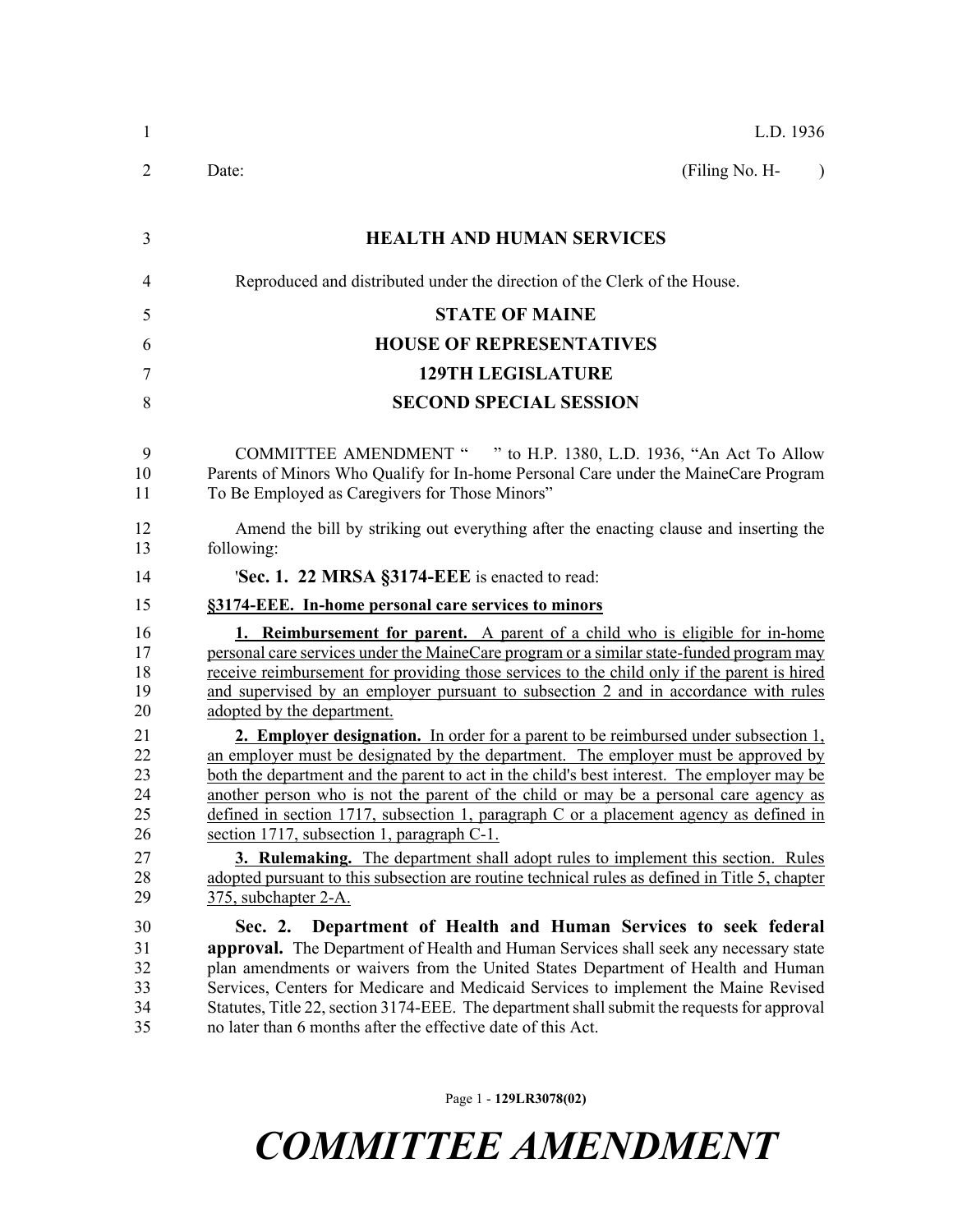1 **Sec. 3. Rulemaking.** The Department of Health and Human Services shall adopt 2 rules in accordance with the Maine Revised Statutes, Title 22, section 3174-EEE, 3 subsection 3 no later than 6 months after receiving the necessary approvals from the United 4 States Department of Health and Human Services, Centers for Medicare and Medicaid 5 Services.

6 **Sec. 4. Reports.** The Department of Health and Human Services shall submit an 7 interim report on its progress in submitting requests and receiving federal approval 8 pursuant to section 2 of this Act no later than March 1, 2021 and a final report on the 9 number of parents providing in-home personal care services to their children under the 10 Maine Revised Statutes, Title 22, section 3174-EEE, including the number of hours of care 11 provided by parents and any costs and savings, no later than January 1, 2024 to the joint 12 standing committee of the Legislature having jurisdiction over health and human services 13 matters.

14 **Sec. 5. Appropriations and allocations.** The following appropriations and 15 allocations are made.

## 16 **HEALTH AND HUMAN SERVICES, DEPARTMENT OF**

## 17 **Medical Care - Payments to Providers 0147**

18 Initiative: Provides appropriation and allocation for the reimbursement of a parent 19 providing in-home personal care services to the parent's child.

| 20 | <b>GENERAL FUND</b>              | 2019-20 | 2020-21   |
|----|----------------------------------|---------|-----------|
| 21 | All Other                        | \$0     | \$73,423  |
| 22 |                                  |         |           |
| 23 | <b>GENERAL FUND TOTAL</b>        | \$0     | \$73,423  |
| 24 |                                  |         |           |
| 25 | <b>FEDERAL EXPENDITURES FUND</b> | 2019-20 | 2020-21   |
| 26 | All Other                        | \$0     | \$128,942 |
| 27 |                                  |         |           |
| 28 | FEDERAL EXPENDITURES FUND TOTAL  | \$0     | \$128,942 |

25 29

30 **Sec. 6. Contingent effective date.** That section of this Act that enacts the Maine 31 Revised Statutes, Title 22, section 3174-EEE takes effect only if the necessary approvals 32 sought pursuant to section 2 of this Act are received and upon the adoption of rules in 33 section 3 of this Act. The Commissioner of Health and Human Services shall notify the 34 Secretary of State, Secretary of the Senate, Clerk of the House of Representatives and 35 Revisor of Statutes when approvals sought under section 2 have been received and the rules 36 under section 3 are adopted.'

37 **SUMMARY**

38 This amendment provides that a parent providing in-home personal care services under 39 the MaineCare program to that parent's minor child must be an employee of an employer 40 designated by the department. The amendment also requires the Department of Health and

Page 2 - **129LR3078(02)**

*COMMITTEE AMENDMENT*